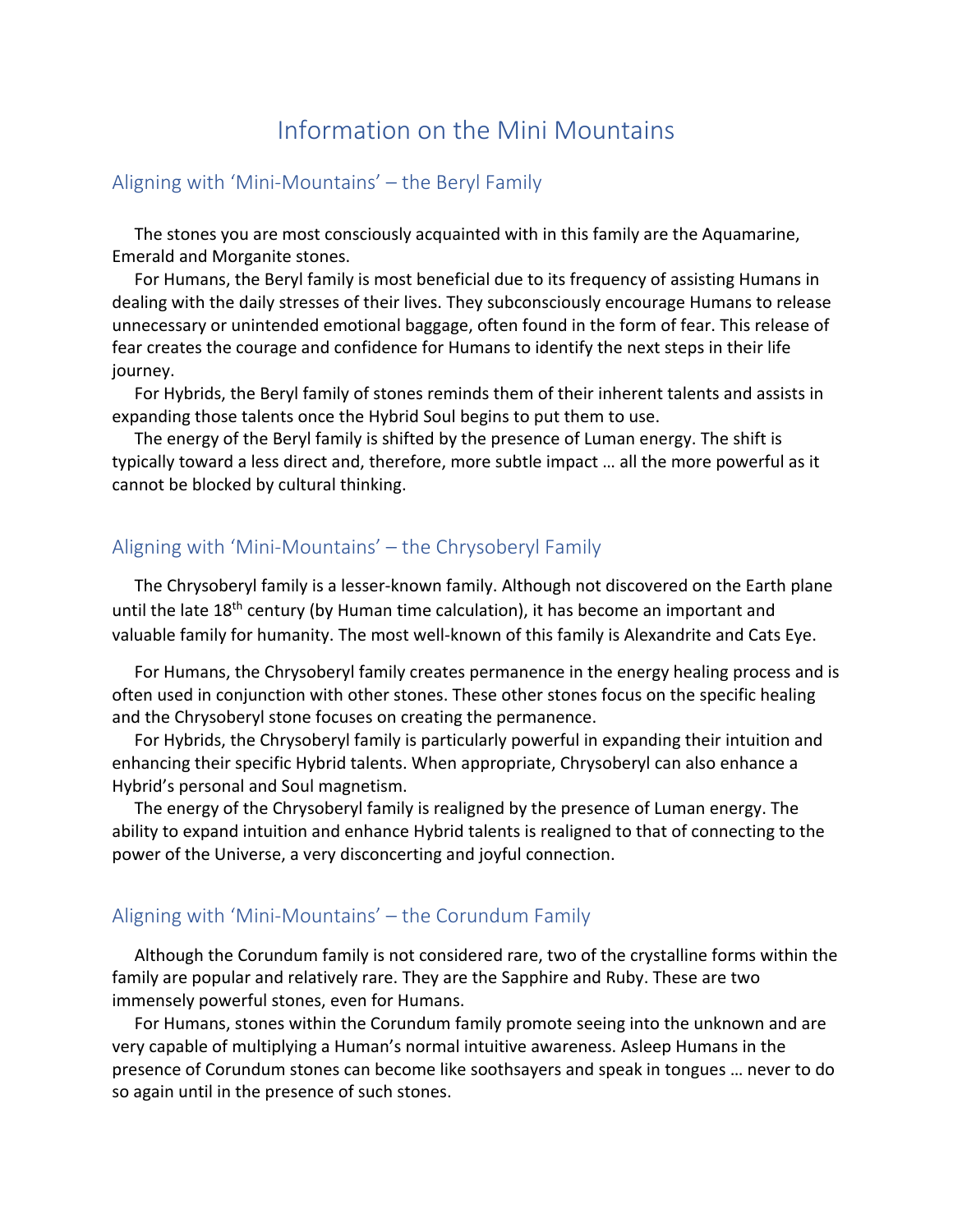For Hybrids, especially Hybrid Elders (those advanced souls with several Earth iterations as Hybrid and with a dominant amount of Luman Soul DNA) this stone expands the wisdom beyond the areas of Soul consciousness. This can be a bit disconcerting when the Elder is committed to staying on the Earth plane in an incognito role. Such wisdom is exceedingly difficult to deny and, therefore, to hide.

When a Luman further activates a Corundum stone, especially a Sapphire or Ruby, the stone becomes the stone of enlightment. Within this enlightenment is both the expansion of wisdom, and a rejuvenation and realignment leaving the Hybrid in perfect attunement to The All/The Divine.

# Aligning with 'Mini-Mountains' – the Feldspar Family

The Feldspar family is the most abundant mineral on the Earth plane, making up nearly 60% of the Earth's crust. This family is distinguished by composition and all are comprised of aluminum and silicate ions. The most known members of the Feldspar family are Amazonite, Labradorite, Moonstone, and Sunstone.

Feldspar is usually considered to be a lunar stone that inspires and encourages the development of clairvoyance and clairaudience (the ability to see and hear energy and spirits). It is this lunar alignment which creates the greatest impact on Humans, leaving them with a sense of new beginnings.

Hybrids are affected very differently by Feldspar. Being in its presence can actually create an unbalancing of the natural rhythm of the Hybrid Soul. This unbalancing occurs due to the lunar pull on the Hybrid rhythm, a pull that creates dis-ease and an unbalanced rhythm in the Soul's essence. Do not assume that this is necessarily negative. Instead, note when you, a Hybrid, are drawn to any of the Feldspar family of stones. This indicates a desire for shifting to a different frequency, paradigm, and/or timeline.

The Luman impact on Felspar is negligible. This is due to the honoring of the lunar energies and flow. Most often Lumen will seek out Feldspar for their own calming and alignment.

# Aligning with 'Mini-Mountains' – the Garnet Family

Although the Red Garnet is the best-known member of the Garnet family, the family is, in fact, one of the largest and most diverse stone families, consisting of many different gemstone varieties.

Members of the Garnet family have an interesting impact on Humans. By its nature, Garnet's impact can be quite different, depending upon the individual. It can inspire both serenity and passion; balance and in-balance; energizing or demoralizing feelings. Which impact the stone has depends greatly upon the survival instinct of the Human being.

The impact of Garnet for aware and awake Hybrids is that of renewal and balance. Garnets activate the survival instinct in such a manner that they create a sense of courage and stamina in the face of challenge and adversity.

Lumen enjoy being in the company of Garnets. As Lumen consider all of the stone families to be alive and communicative, their relationships to each family differs by the personality of the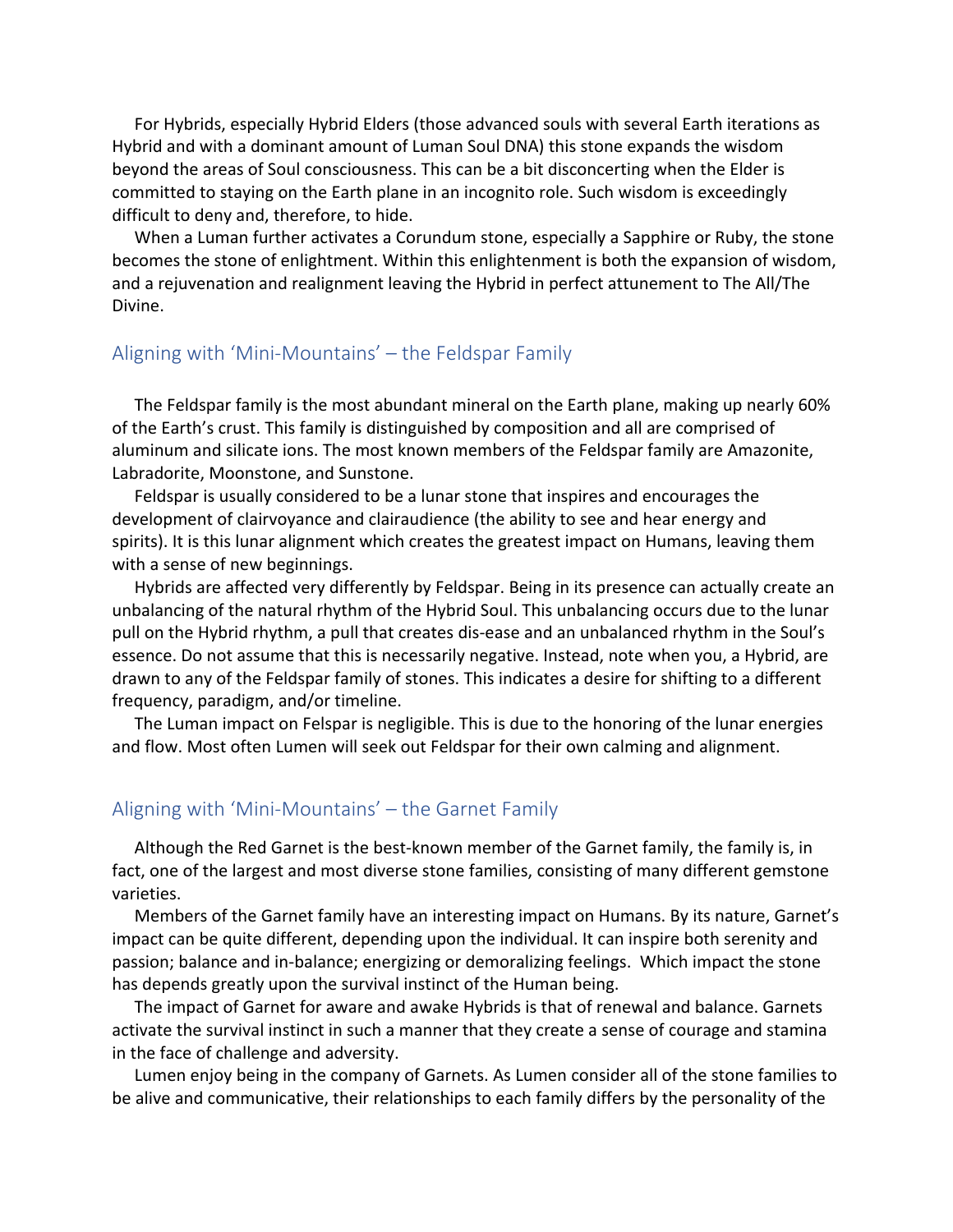that family. For Lumen, the Garnet family is the warmest and welcoming of the families. It simply feels good to a Lumen to be in their presence.

#### Aligning with 'Mini-Mountains' – the Jade Family

When We, The Mountains of the World, speak of Jade, we are speaking of Jadeite and Nephrite. Jade, as the term is meant to be used, only includes these two stones.

For Humans, the energy of Jade can bring good luck and beneficial outcomes. Note the word 'can'. Jade is the only stone that is 'present' enough with Humans that it is capable of also bringing bad luck and harmful outcomes. Which outcome depends upon the frequency of the Human and the karma created by that Human thus far in this lifetime, or perhaps carried over from other lifetimes. Jade is rather fickle in this regard.

When interacting with an aware and awake Hybrid, especially those with consistency and commitment to their agenda, Jade becomes a very impressive and supportive stone. That is when the good luck, beneficial results, positive vibe, and valuable insights can be counted on. With an aware and awake Hybrid, Jade is utterly wonderful to befriend.

Jade adores Lumen. Although fickle with Humans and delightful with Hybrids, Jade becomes dazzling in its abilities when in the presence of a Luman. If you happen on Jade and feel a buzzing, you know it has been in the presence of a Luman most recently. And, as a Hybrid, you can benefit from that presence.

#### Aligning with 'Mini-Mountains' – the Opal Family

The Opal family is unique in its lack of crystalline structure and percentage of water within the stone composition. For your scientist, these are two interesting facts. For the Cosmos, this creates a vastly different energy system and, therefore, ability to impact Humans and Hybrids.

For Humans, Opals have the nasty tendency of bringing the Human's characteristics and traits to awareness and observation. This often includes not just the Human in relationship with the Opal, it can also include other Humans in the sphere of the Opal. For this reason, it is not unusual for those not wanting to examine their depths and, therefore, evolve, to shun the energy of Opal. For humans interested in evolving their consciousness, Opal can be extremely helpful although not always nice.

For Hybrids, especially those aware and awake, Opal is a partner in development. As you are moving toward optimizing your Luman Soul DNA and, therefore, your Hybrid self, being in the presence of Opal is quite beneficial. It is like taking a short cut in development. Such is the power of Opal for a Hybrid.

When Lumen are in the presence of Opal, the stone is immediately energized and becomes more of a sling-shot trajectory toward optimization than simply a short cut. Being in the energy of an Opal which has recently spent time with a Luman creates the feeling of warping time and space creating a timeline impossible for the Human brain to conceive!

#### Aligning with 'Mini-Mountains' – the Quartz Family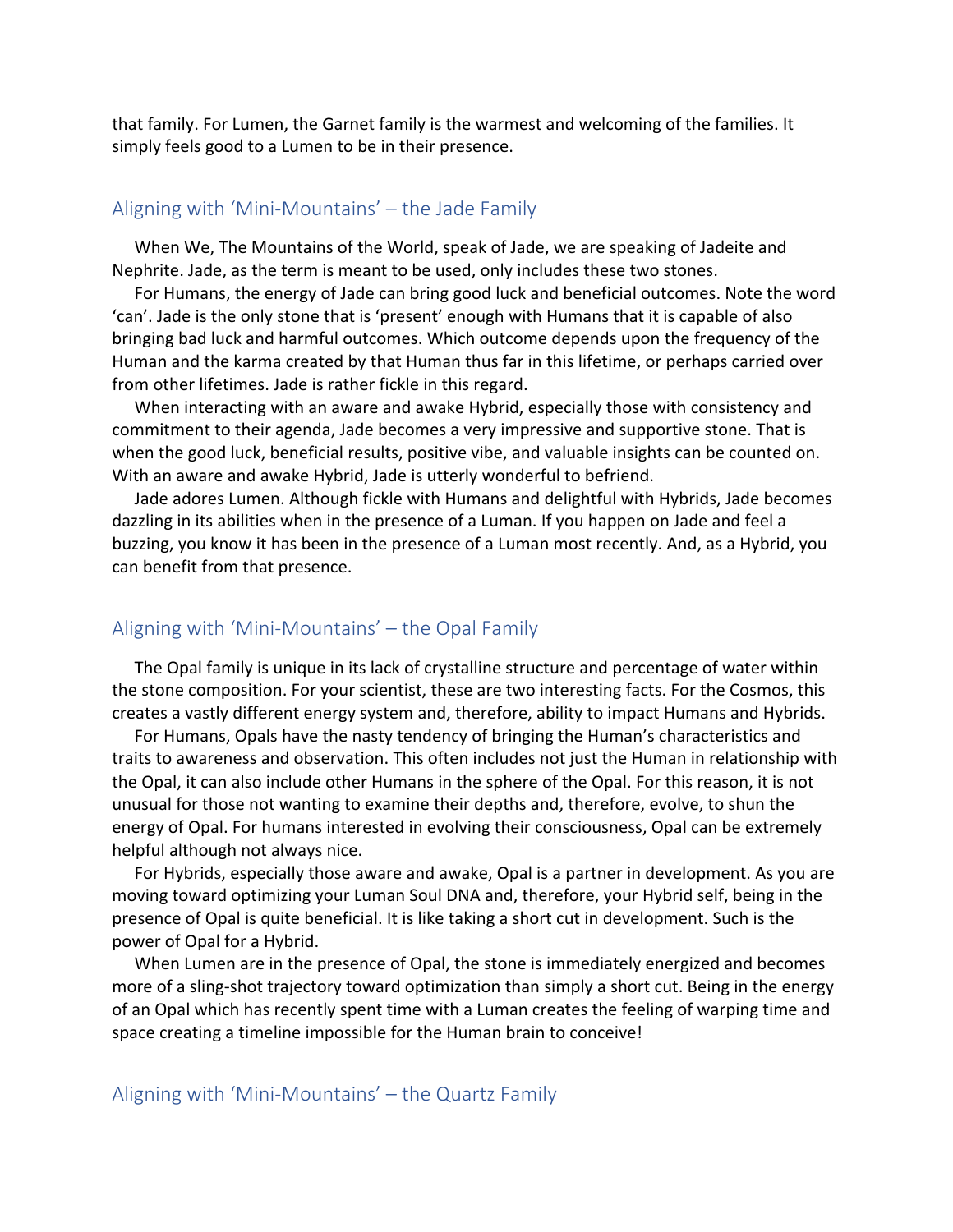The Quartz family is the second most predominant stone family on the Earth plane, with more gemstone varieties than any other family. What makes the Quartz family of great interest to Hybrids and Lumen is the lesser-known classification based upon the 'invisible' crystal structure. The most common types of Quartz are Amethyst, Citrine, Jasper, Quartz, Agate and Onyx. Of these, only the latter two are considered cryptocrystalline. The cryptocrystalline grouping is generally known as 'chalcedony' and includes Agate, Onyx, Carnelian, Chrysoprase, and Sard. It is this group of cryptocrystalline quartz 'Mini-Mountains' that are most beneficial to Hybrids and Lumen.

For Humans, quartz is greatly beneficial. It is often referred to as the 'master healer'. Wearing clear quartz or having it in a Human's physical vicinity can assist with balancing their energy, drawing off the negative energy aspects and amplifying the positive.

For Hybrids, the Quartz family is also beneficial. Quartz provides the same benefits to the physical bodies of Hybrids that it does to the physical bodies of Humans. This is where the similarity ends. For Hybrids, the chalcedony grouping within the Quartz family can assist Hybrids in strengthening their psychic abilities. The stones best suited to the individual Hybrid is based upon the relationship that Hybrid has chosen to have with that particular stone.

Lumen have an interesting effect on the structures of the macrocrystalline stones within the Quartz family. This is the family of stones intended to draw away any negative energy the Luman may have absorbed unintentionally. For this reason, it is quite common for a Luman to keep clear quartz in their energy field. For Lumen, it is a 'drain detector'.

# Aligning with 'Mini-Mountains' – the Spinel Family

Stones of the Spinel family create the energy of encouragement for any being — Human, Hybrid, Luman, plant, animal, Mountain — when they are dealing with challenges. To be able to provide this type of support across such a large range of frequencies (for each of the groups supported carry their own frequency) requires incredible intelligence and compassion. We believe they are able to accomplish so much due to their singly refractive structure.

Hybrids are particularly impacted by the energy frequency which supports releasing resistance. Shifting from the perspective of a Human to the perspective of a Hybrid can be very disconcerting. If you are having difficulty with this transition, bring Spinel into your energy. Simply having a small piece of Spinel in your pocket or in a piece of jewelry you are wearing is all that is required.

Lumen do not seem to have any necessary or natural impact on Spinel stones.

# Aligning with 'Mini-Mountains' – the Spodumene Family

The Spodumene family of stones is diverse ranging from industrial grade Spodumene, the primary source for mineral lithium, and gem quality Spodumene, the stone known as Kunzite. The two 'grades' of Spodumene are quite different in their effect on the Human body. This is not necessarily true of their effect on Hybrids, or the Luman effect on Spodumene.

For Humans, gem quality Spodumene, Kunzite, reacts with the heart center of the individual, affecting their thoughts and feelings about themselves and others. Depending upon the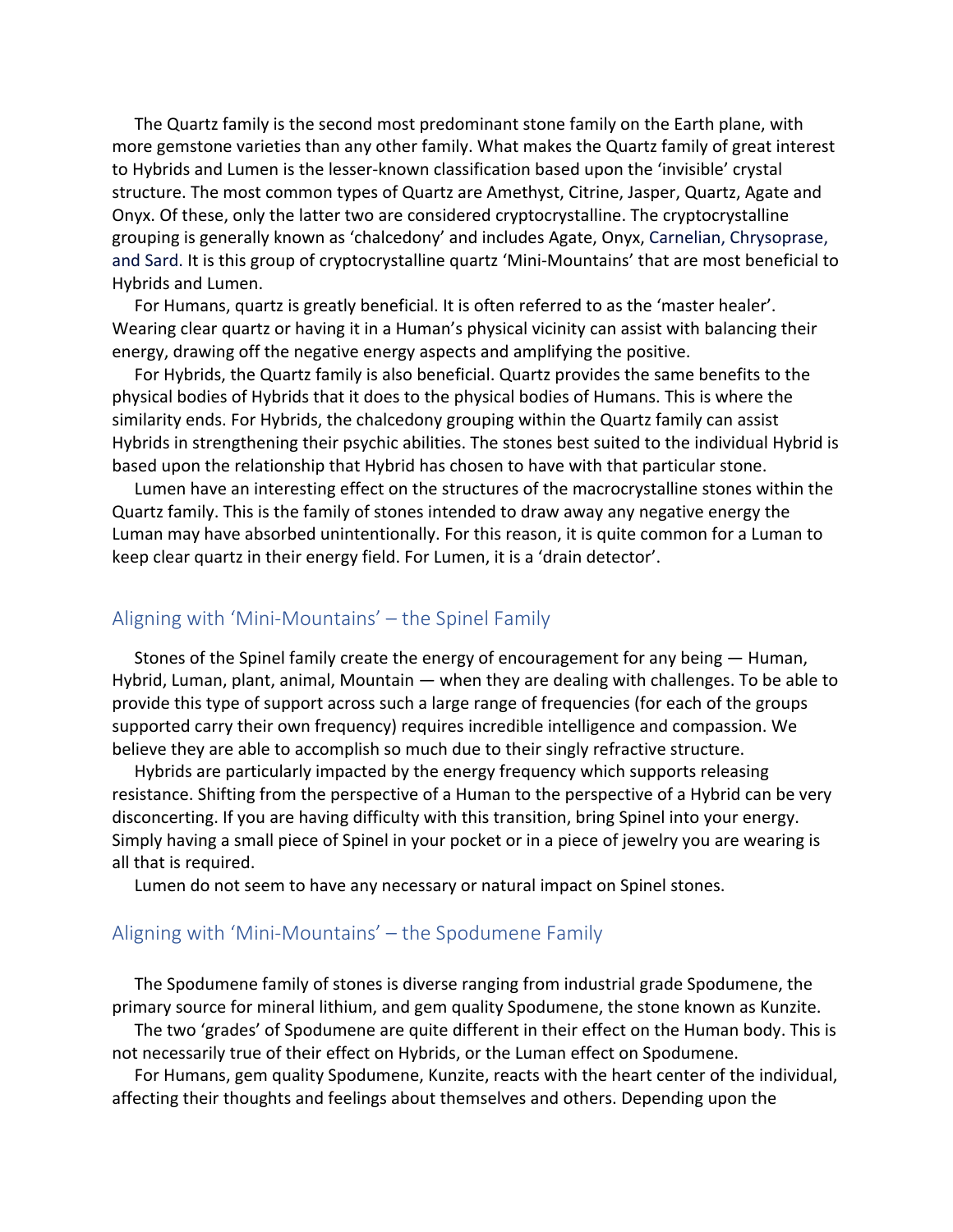individual and any recent engagement by a Luman with the particular stone, these feelings can range from a 'burst of love' to a sense of 'deep peace'. The response to the stone is largely due to the needs of the Human interacting with the 'Mini-Mountain'.

For Hybrids, this 'Mini-Mountain' supports an expansion of self-awareness, whether in the form of an expansion of consciousness, a deepening of intuition, or a calming of the 'drama' resulting from believing themselves to be Human.

When members of the Spodumene family are in the presence of Lumen, they tend to slow their frequency, allowing more and more of the impact to reach more and more of the Human population. Kunzite is an extremely high-frequency stone. By slowing the frequency, it allows the Kunzite to be more affective in relationship with Humans and some Hybrids.

#### Aligning with 'Mini-Mountains' – the Topaz Family

We, The Mountains of the World, believe the Topaz family to be one of the most valuable stones for Humans on the Earth plane. Topaz was not originally intended to primarily support Humans; however, as the evolutionary process has occurred, the beneficial aspects of Topaz supporting Humans in aligning with their own energy systems  $-$  is becoming more and more critical. Topaz can support a realignment to self, resulting in the Human's energy system being recharged and renewed.

Hybrids, once aware and awake, naturally realign with their conscious understanding of themselves. Further, when Hybrids do realign, they are generally beyond the frequency reach of the Topaz family.

Lumen assist in recharging members of the Topaz family when in their presence. This recharging can appear to 'light up' the Topaz, causing people to believe it has been 'heated' and to assume Human intervention. It was an occurrence with a Luman in connection with a number of Topaz stones that created the first Imperial Topaz … an exceedingly rare stone.

# Aligning with 'Mini-Mountains' – the Tourmaline Family

The Tourmaline family is one of the most important of the 'Mini-Mountains'. Their effect on all Humans, Hybrids, Lumen and Elementals (the gnomes, fairies, and tree and plant spirits) is important and impactive.

Tourmaline is the stone of purpose. Its frequency supports a complete and conscious understanding of individual purpose for all beings in its presence. This is why it is so valuable for the current Earth plane transition. It is only through conscious awareness that beings on the Earth plane are able to follow their knowing and align to their purpose.

Different members of the Tourmaline family can best support Humans, Hybrids and Lumen. Schorl or black Tourmaline carries a frequency most easily accessed by Humans. Having 'black tourmaline' in their presence supports awareness and understanding.

For Hybrids, the stone known as Pink Tourmaline is most helpful. Although Hybrids are often very aware of their purpose and intention for their Earth iteration, confusion can occur. Having a Pink Tourmaline in their presence when such occurs can quickly return calm and order to their conscious thinking.